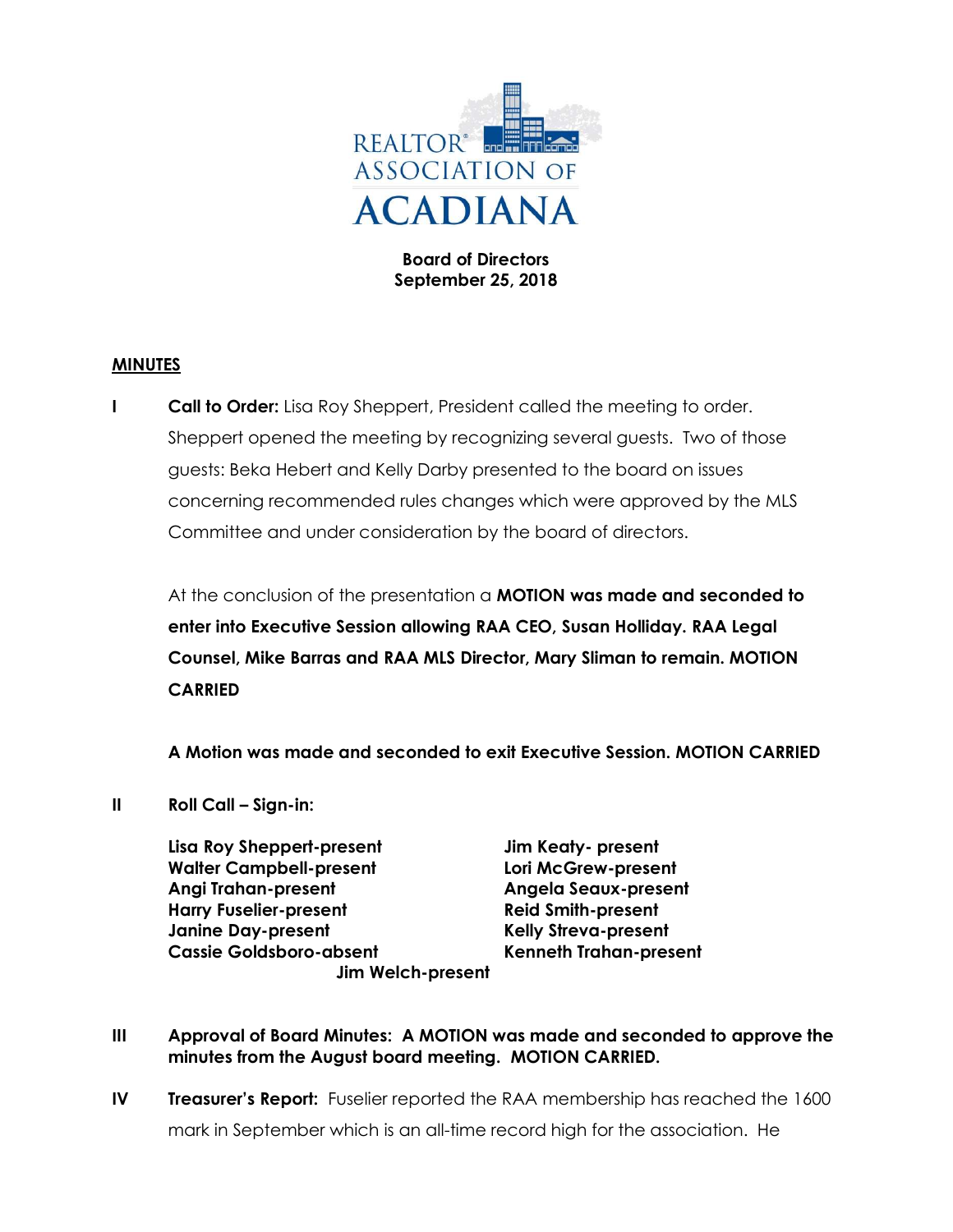reported the Association has \$983,894.15 invested with Prudential as of August 31<sup>st</sup>. He then referred board members to the 2018 Budgeted versus Actual numbers for review. Finally, he asked board members to review the minutes from the 3rd Quarter Budget & Finance Committee where the committee is requesting the board accept recommendations from the Association's financial provider Greg Daigle on recommend fund changes within the Prudential investments.

# A MOTION was made and seconded to accept the Treasurer's report as presented and to approve the recommended investment adjusts as recommend. MOTION CARRIED

#### V President's Report:

1. 2019 Dues Billing: Sheppert reported RAA staff had further investigated possible billing scenarios for the 2019 Dues Billing. Sample bills were distributed to board members to review. The board once again discussed possible optional add on's to the 2019 Dues billing for Friends of Louisiana PAC and the REALTOR® Relief Fund.

## A MOTION was made and seconded to not include Friends of Louisiana PAC and the REALTOR® Relief Fund on the 2019 Dues billing. MOTION CARRIED

**2. Partnership with AHBA:** Sheppert reported on two potential partnerships with AHBA. The first being for the 2019 Parade of Homes event slated for Wednesday, April 10<sup>th</sup> 2019. Sheppert announced that the CEO had contacted Addina Martin with Nola lending to hold this date on the 2019 calendar for members to be able to view the 2019 Parade of Homes houses for free on this date. This would be a collaborative partnership between AHBA and RAA and replace caravan activities for this Wednesday. Secondly, Sheppert approached the board about becoming a support of the AHBA HomeShow March 9 & 10<sup>th</sup> in 2019. This would require a financial commitment on behalf of the RAA.

## A MOTION was made and seconded to authorized the RAA CEO to negotiate a sponsorship contract with the AHBA for the 2019 HomeShow not to exceed \$5,000. MOTION CARRIED.

3. Gumbo Cook-off Charity Update: Sheppert reported Seed for Success had recently dissolved and as such proceeds from the 2018 Gumbo Cook-off would